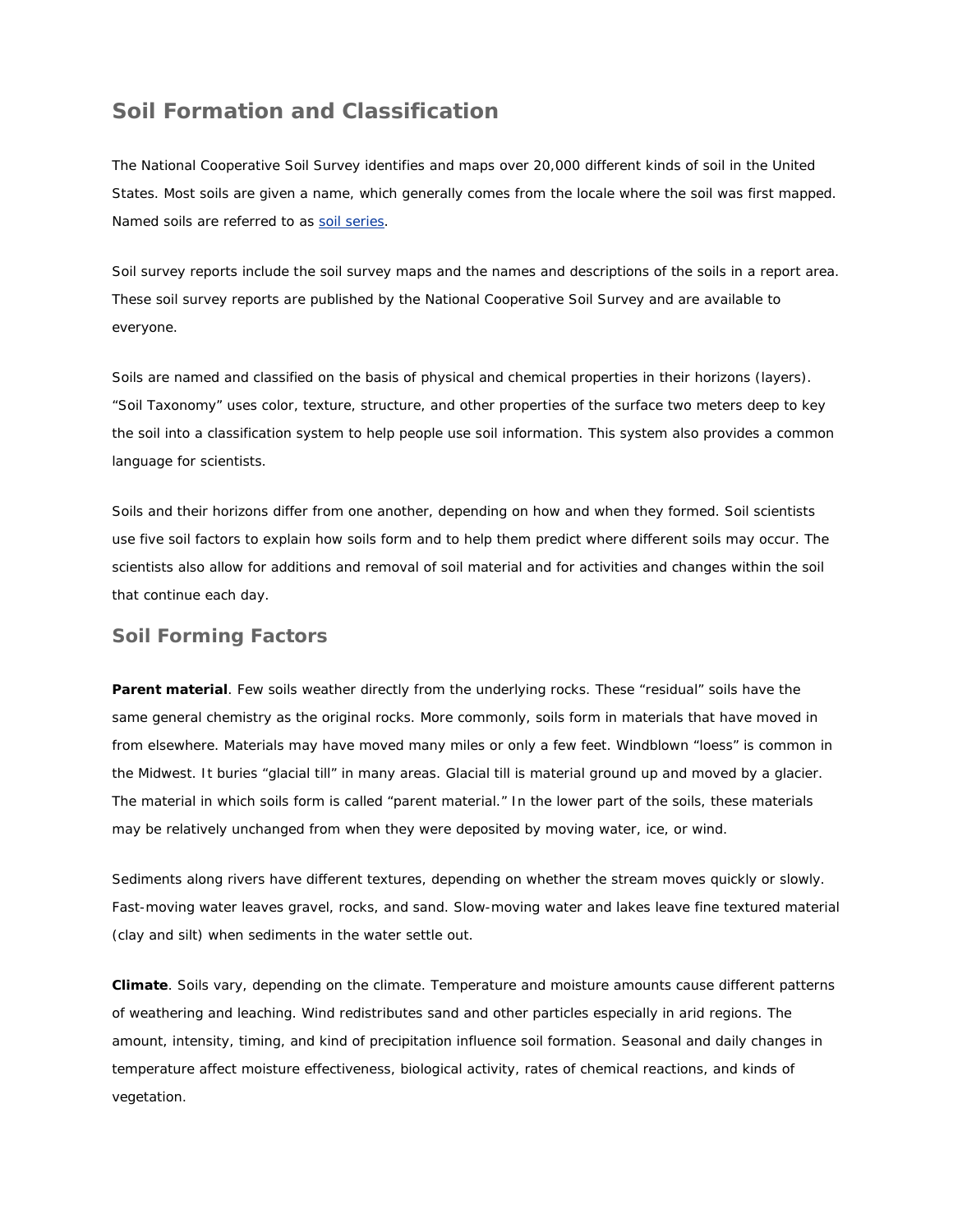**Topography**. Slope and aspect affect the moisture and temperature of soil. Steep slopes facing the sun are warmer, just like the south-facing side of a house. Steep soils may be eroded and lose their topsoil as they form. Thus, they may be thinner than the more nearly level soils that receive deposits from areas upslope. Deeper, darker colored soils may be expected on the bottom land.

**Biological factors**. Plants, animals, micro-organisms, and humans affect soil formation. Animals and microorganisms mix soils and form burrows and pores. Plant roots open channels in the soils. Different types of roots have different effects on soils. Grass roots are "fibrous" near the soil surface and easily decompose, adding organic matter. Taproots open pathways through dense layers. Micro-organisms affect chemical exchanges between roots and soil. Humans can mix the soil so extensively that the soil material is again considered parent material.

The native vegetation depends on climate, topography, and biological factors plus many soil factors such as soil density, depth, chemistry, temperature, and moisture. Leaves from plants fall to the surface and decompose on the soil. Organisms decompose these leaves and mix them with the upper part of the soil. Trees and shrubs have large roots that may grow to considerable depths.

**Time**. Time for all these factors to interact with the soil is also a factor. Over time, soils exhibit features that reflect the other forming factors. Soil formation processes are continuous. Recently deposited material, such as the deposition from a flood, exhibits no features from soil development activities. The previous soil surface and underlying horizons become buried. The time clock resets for these soils. Terraces above the active floodplain, while genetically similar to the floodplain, are older land surfaces and exhibit more development features.

These soil forming factors continue to affect soils even on "stable" landscapes. Materials are deposited on their surface, and materials are blown or washed away from the surface. Additions, removals, and alterations are slow or rapid, depending on climate, landscape position, and biological activity.

When mapping soils, a soil scientist looks for areas with similar soil-forming factors to find similar soils. The colors, texture, structure, and other properties are described. Soils with the same kind of properties are given taxonomic names. A common soil in the Midwest reflects the temperate, humid climate and native prairie vegetation with a thick, nearly black surface layer. This layer is high in organic matter from decomposing grass. It is called a "mollic epipedon." It is one of several types of surface horizons that we call "epipedons." Soils in the desert commonly have an "ochric" epipedon that is light colored and low in organic matter. Subsurface horizons also are used in soil classification. Many forested areas have a subsurface horizon with an accumulation of clay called an "argillic" horizon.

## **Soil Orders**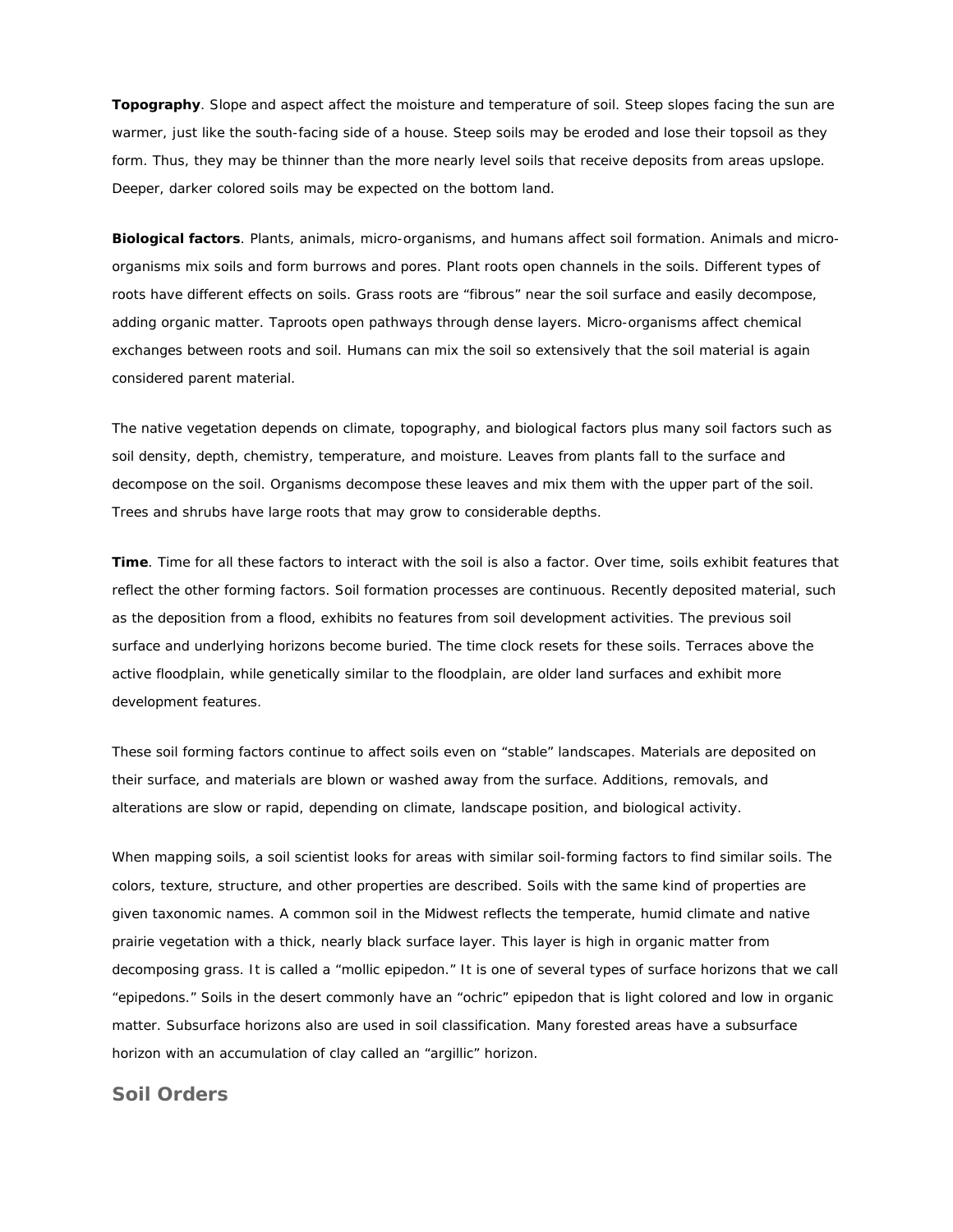Soil taxonomy at the highest hierarchical level identifies 12 soil orders. The names for the orders and taxonomic soil properties relate to Greek, Latin, or other root words that reveal something about the soil. Sixty-four suborders are recognized at the next level of classification. There are about 300 great groups and more than 2,400 subgroups. Soils within a subgroup that have similar physical and chemical properties that affect their responses to management and manipulation are families. The soil series is the lowest category in the soil classification system.

|  | <b>Soil Order</b> | <b>Formative Terms</b>    | <b>Pronunciation</b> |  |
|--|-------------------|---------------------------|----------------------|--|
|  | Alfisols          | Alf, meaningless syllable | Pedalfer             |  |
|  | Andisols          | Modified from ando        | Ando                 |  |
|  | Aridisols         | Latin, aridies, dry       | Arid                 |  |
|  | Entisols          | Ent, meaningless          | Recent               |  |
|  | Gelisols          | Latin gelare, to freeze   | Jell                 |  |
|  | <b>Histosols</b>  | Greek, histos, tissue     | Histology            |  |
|  | Inceptisols       | Latin, incepum, beginning | Inception            |  |
|  | <b>Mollisols</b>  | Latin, mollis, soft       | <b>Mollify</b>       |  |
|  | Oxisols           | French oxide              | Oxide                |  |
|  | Spodosols         | Greek spodos, wood ash    | Odd                  |  |
|  | <b>Ultisols</b>   | Latin ultimus, last       | Ultimate             |  |
|  | Vertisols         | Latin verto, turn         | Invert               |  |

#### **Maps**

The distribution of these soil orders in the United States corresponds with the general patterns of the soil forming factors across the country. A map of soil orders is useful in understanding broad areas of soils. Detailed soil maps found in soil survey reports, however, should be used for local decision making. Soil maps are like road maps, for very general overview, a small scale map in an atlas is helpful, but for finding a location of a house in a city, a large scale detailed map should be used.

More detailed information on soil orders is available in "Soil Taxonomy" pp. 837-850, Chapter 22.

**Formative Elements in Names of Soil Suborders**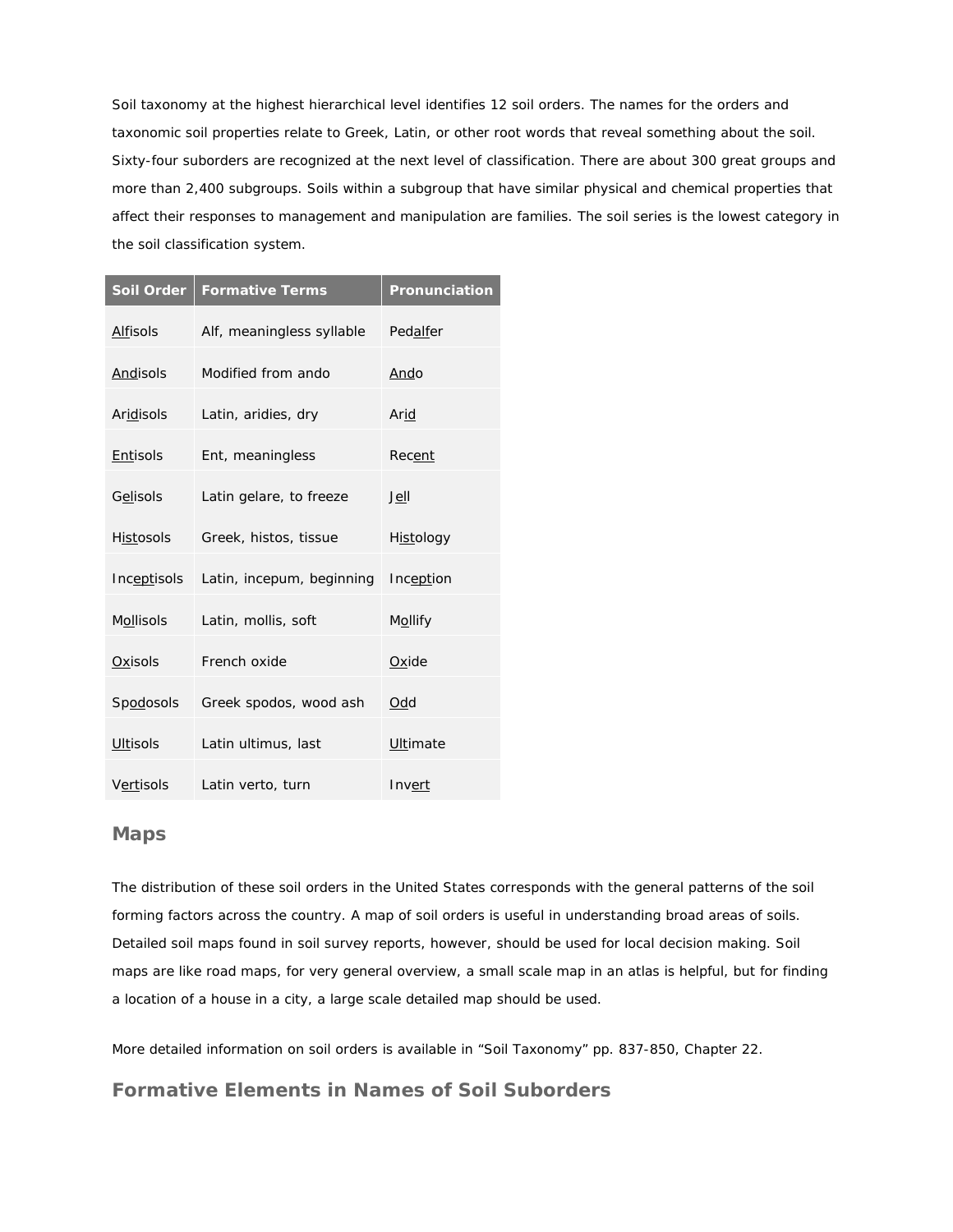| <b>Formative</b><br><b>Element</b> | <b>Derivation</b>                                         | <b>Sounds</b><br><b>Like</b> | Connotation                            |
|------------------------------------|-----------------------------------------------------------|------------------------------|----------------------------------------|
| Alb                                | L, albus, white                                           | Albino                       | Presence of albic horizon              |
| Anthr                              | Modified from Gr. anthropes, human                        | Anthropology                 | Modified by humans                     |
| Aqu                                | L. aqua, water                                            | <b>Aquifer</b>               | Aquic conditions                       |
| Ar                                 | L. Arare, to plow                                         | Arable                       | Mixed horizons                         |
| Arg                                | Modified from argillic horizon; L. argilla,<br>white clay | Argillite                    | Presence of argillic horizon           |
| Calc                               | L. calcis, lime                                           | Calcium                      | Presence of a calcic horizons          |
| Camb                               | L. cambiare, to exchange                                  | Am                           | Presence of a cambic horizon           |
| Cry                                | G. kryos, icy cold                                        | Cry                          | Cold                                   |
| Dur                                | L. durus, hard                                            | Durable                      | Presence of a duripan                  |
| Fibr                               | L. fibra, fiber                                           | <b>Fibrous</b>               | Least decomposed stage                 |
| Fluv                               | L. fluvius, river                                         | Fluvial                      | Flood plain                            |
| Fol                                | L. folia, leaf                                            | Foliage                      | Mass of leaves                         |
| Gyps                               | L. gypsum, gypsum                                         | Gypsum                       | Presence of a gypsic horizon           |
| Hem                                | Gr hemi, half                                             | Hemisphere                   | Intermediate stage of<br>decomposition |
| Hist                               | Gr. histos, tissue                                        | Histology                    | Presence of organic materials          |
| Hum                                | L. humus, earth                                           | Humus                        | Presence of organic matter             |
| Orth                               | Gr. orthos, true                                          | Orthodox                     | The common ones                        |
| Per                                | L. Per, throughout in time                                | Perennial                    | Perudic moisture regime                |
| Psamm                              | Gr. psammos, sand                                         | Sam                          | Sandy texture                          |
| Rend                               | Modified from Rendzina                                    | End                          | High carbonate content                 |
| Sal                                | L. base of sal, salt                                      | Saline                       | Presence of a salic horizon            |
| Sapr                               | Gr. sapros, rotten                                        | Sap                          | Most decomposed stage                  |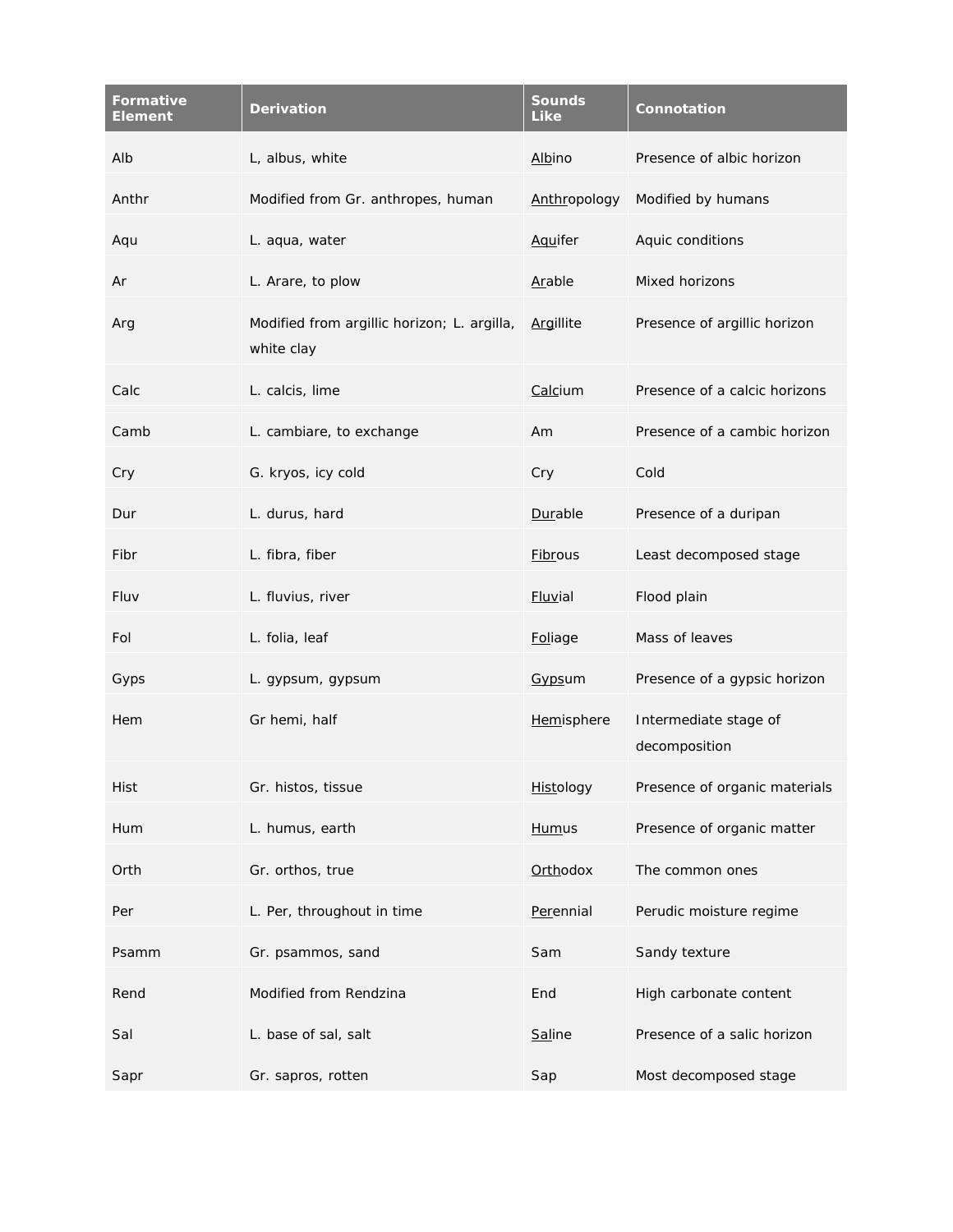| Torr | L. <i>torridus</i> , hot and dry | 0r         | Torric moisture regime    |
|------|----------------------------------|------------|---------------------------|
| Turb | L. Turbidis, disturbed           | Turbulent  | Presence of cryoturbation |
| Ud   | L. udus, Humid                   | You        | Udic moisture regime      |
| Vitr | L. vitrum, glass                 | It         | Presence of glass         |
| Ust  | L. ustus, burnt                  | Combustion | Ustic moisture regime     |
| Xer  | Gr. xeros, dry                   | Zero       | Xeric moisture regime     |

# **Formative Elements in Names of Soil Great Groups**

| <b>Formative</b><br><b>Element</b> | <b>Derivation</b>                                         | <b>Sounds Like</b> | Connotation                     |
|------------------------------------|-----------------------------------------------------------|--------------------|---------------------------------|
| Acr                                | Modified from Gr. Akros, at the end                       | <u>Act</u>         | Extreme weathering              |
| AI                                 | Modified from aluminum                                    | Algebra            | High aluminum, low iron         |
| Alb                                | L. Albus, white                                           | Albino             | An albic horizon                |
| Anhy                               | Gr. anydros, waterless                                    | Anhydrous          | Very dry                        |
| Anthr                              | Modified from Gr. anthropos,<br>human                     | Anthropology       | An anthropic epipedon           |
| Aqu                                | L. aqua, water                                            | <b>Aguifer</b>     | Aquic conditions                |
| Argi                               | Modified from argillic horizon; L.<br>argilla, white clay | Argillite          | Presence of an argillic horizon |
| Calci, calc                        | L. calcis, lime                                           | Calcium            | A calcic horizon                |
| Cry                                | Gr. kryos, icy cold                                       | Cry                | Cold                            |
| Dur                                | L. durus, hard                                            | Durable            | A duripan                       |
| Dystr, dys                         | Modified from Gr. dys, ill;<br>dystrophic infertile       | Distant            | Low base saturation             |
| Endo                               | Gr. endon, endo, within                                   | Endothermic        | Implying a ground water table   |
| Epi                                | Gr. epi, on, above                                        | Epidermis          | Implying a perched water table  |
| Eutr                               | Modified from Gr. eu, good;                               | You                | High base saturation            |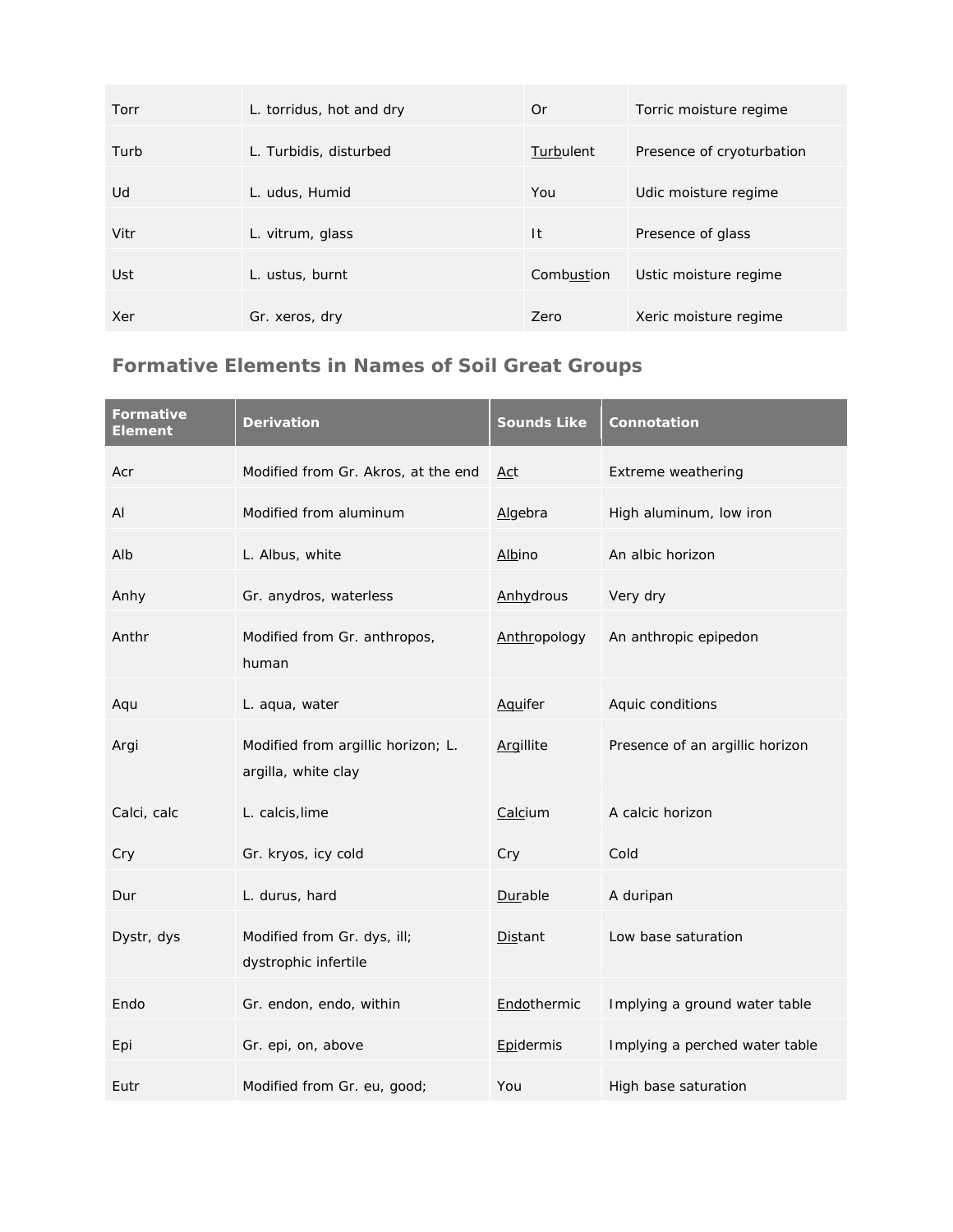|           | euthrophic, fertile                |                |                                                  |
|-----------|------------------------------------|----------------|--------------------------------------------------|
| Ferr      | L. ferrum, iron                    | Fair           | Presence of iron                                 |
| Fibr      | L. fibra, fiber                    | <b>Fibrous</b> | Least decomposed stage                           |
| Fluv      | L. fluvius, river                  | Fluvial        | Flood plain                                      |
| Fol       | L. folia, leaf                     | <b>Foliage</b> | Mass of leaves                                   |
| Fragi     | Modified from L. fragilis, brittle | Fragile        | Presence of fragipan                             |
| Fragloss  | Compound of fra (g) and gloss      |                | See the formative elements "frag"<br>and "gloss" |
| Fulv      | L. fulvus, dull brownish yellow    | Full           | Dark brown color, presence of<br>organic carbon  |
| Glac      | L. glacialis, icy                  | Glacier        | Ice lenses or wedges                             |
| Gyps      | L. gypsum, gypsum                  | Gypsum         | Presence of gypsic horizon                       |
| Gloss     | Gr. glossa, tongue                 | Glossary       | Presence of a glossic horizon                    |
| Hal       | Gr. hals, salt                     | <b>Halibut</b> | Salty                                            |
| Hapl      | Gr. haplous, simple                | Haploid        | Minimum horizon development                      |
| Hem       | G. hemi, half                      | Hemisphere     | Intermediate stage of<br>decomposition           |
| Hist      | Gr. histos, tissue                 | <b>History</b> | Presence of organic materials                    |
| Hum       | L. humus, earth                    | <b>Humus</b>   | Presence of organic matter                       |
| Hydr      | Gr. hydo, water                    | Hydrophobia    | Presence of water                                |
| Kand, kan | Modified from kandite              | Can            | 1:1 layer silicate clays                         |
| Luv       | Gr. louo, to wash                  | Ablution       | Illuvial                                         |
| Melan     | Gr. melasanos, black               | $Me + Land$    | Black, presence of organic carbon                |
| Moll      | L. mollis, soft                    | <b>Mollusk</b> | Presence of a mollic epipedon                    |
| Natr      | Modified from natrium, sodium      | Date           | Presence of natric horizon                       |
| Pale      | Gr. paleos, old                    | Paleontology   | Excessive development                            |